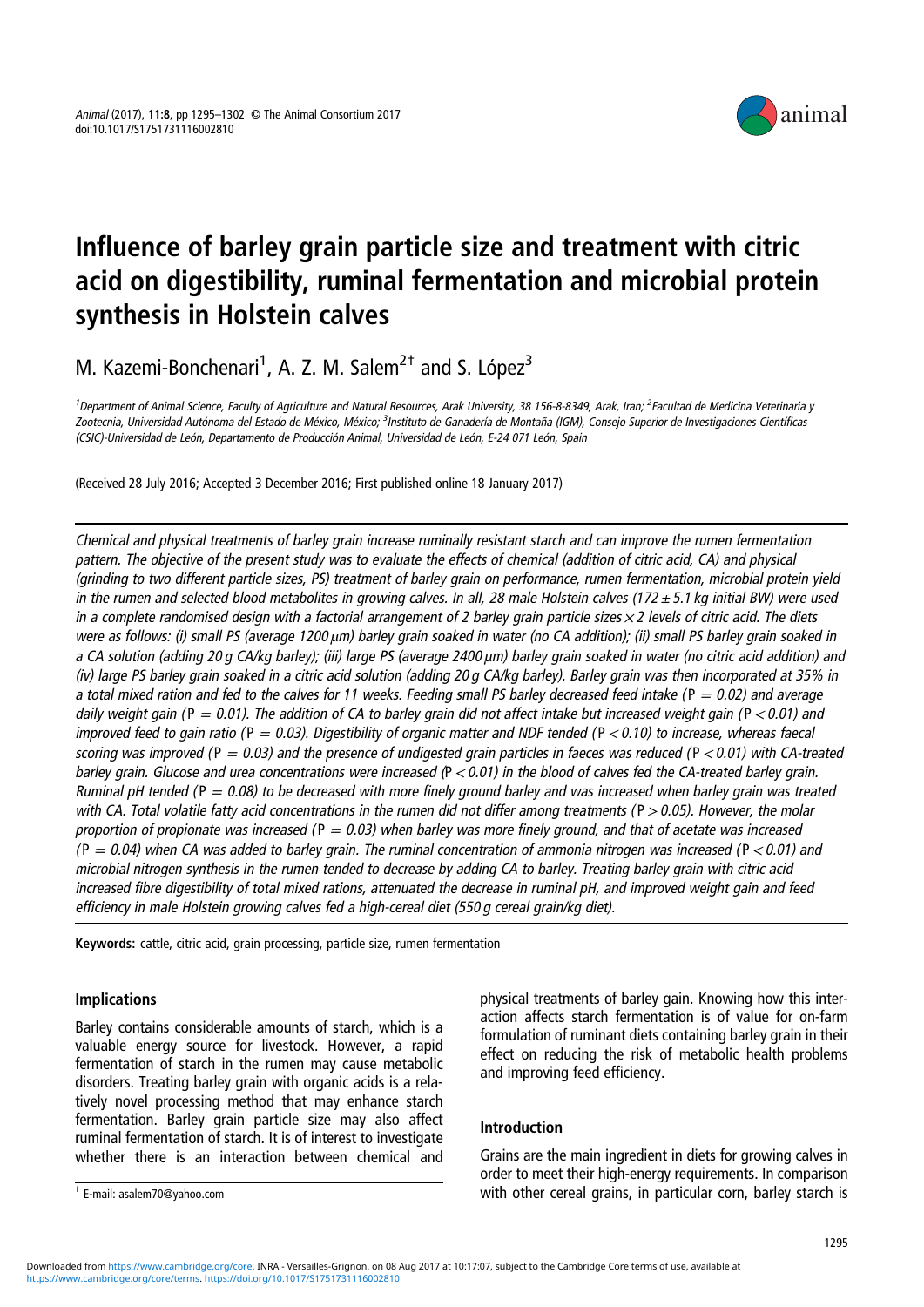Kazemi-Bonchenari, Salem and López

degraded at a faster rate in the rumen (McAllister et al., [1990](#page-7-0); Gimeno et al., [2015](#page-6-0)). This may result in a rapid accumulation of volatile fatty acids (VFA), which can subsequently reduce the rumen pH to acidotic values (Emmanuel et al., [2008](#page-6-0)). High-cereal diets may also cause frothy bloat, laminitis, liver abscesses and polioencephalomalacia in cattle (Nagaraja and Titgemeyer, [2007;](#page-7-0) Vasconcelos and Galyean, [2008](#page-7-0)). Physical and thermal processing of barley grain may further increase the ruminal degradation rate of barley starch and, therefore, the risk of ruminal acidosis. In contrast, a reduced fermentation in the rumen may contribute to alleviate these disorders. Dehghan-Banadaky et al. ([2007\)](#page-6-0) stated that grain processing methods or conditions would determine the site of starch digestion in the gastrointestinal tract, with the possibility to decrease its ruminal fermentation and increase the flow of starch to the duodenum without reducing its total tract digestibility (Moharrery et al., [2014](#page-7-0)). Changing the site of digestion of starch may also have an influence on the microbial synthesis in the rumen, which is highly dependent on the provision of energy from the fermentation of the feed organic matter to the rumen microbes (Brassard *et al.*, [2015](#page-6-0)).

Increasing ruminally resistant starch (RRS) in cereal grains by chemical treatments would preclude a rapid fermentation of starch in the forestomachs (Deckardt et al., [2016\)](#page-6-0), thus enhancing the post-ruminal absorption and the net hepatic uptake of glucose, which can be utilised more efficiently than VFA. One alternative chemical treatment to increase RRS is the addition of organic acids (Deckardt et al., [2016\)](#page-6-0) to cereal grains. The addition of lactic acid (LA) to barley grain increased RRS and decreased ruminal fermentation rate of barley starch, with a subsequent decrease of rumen VFA concentrations preventing a drop in pH, thus enhancing the productivity and health of dairy cows (Iqbal et al., [2009](#page-6-0)). Treatment of barley grain with other organic acids, such as citric acid, also increases RRS (Harder et al., [2015a](#page-6-0) and 201[5b](#page-6-0)). The treatment of grains with citric acid changed the chemical composition of barley (Harder et al., [2015a](#page-6-0) and 201[5b\)](#page-6-0), and the effects of this treatment on ruminal fermentation have been studied *in vitro* (Harder *et al.*, [2015c](#page-6-0)), but there is no information available on the effects of this treatment on animal performance.

The grinding particle size (PS) of grains is also an important factor influencing degradation rate of cereals in the rumen. Zhao et al. ([2015\)](#page-7-0) showed that the *in situ* dry matter (DM) disappearance rate was increased when processed barley grain contained a higher proportion of fine particles. Increasing PS will limit the fermentation of starch in the rumen, and thus may increase the outflow of undegraded starch to the small intestine (Gimeno et al., [2015\)](#page-6-0). An optimal combination of chemical (addition of citric acid) with physical (grinding PS) treatments may contribute to improve the ruminal tolerance to grain feeding. However, there is little information on the interaction between the use of organic acids to treat cereals and the grinding PS of the grains on rumen fermentation. It will be important to investigate whether the effects of organic acids on cereal starch

may be affected by the physical processing of grain, as particle size may influence the activity of the acid (citric acid) changing the properties of the starch. Therefore, the present study was conducted to evaluate the effects of chemical (addition of citric acid) and physical (grinding to two different particle sizes) treatment of barley grain on performance, health signs, rumen fermentation pattern, microbial nitrogen (N) yield in the rumen and selected blood metabolites in male Holstein calves.

## Material and methods

## Calves management and diets

The experiment followed the standards for the care and use of animals established by the Iranian Council of Animal Care [\(1995](#page-6-0)). The study was conducted in a commercial farm (Shahrak-Laban Farm) located 20 km from Qom (34°49' N 50°56' E), northern Iran. The study lasted 11 weeks, and the 1<sup>st</sup> week was considered an adaptation of the animals to the experimental diets and conditions. Average environmental conditions in the farm throughout the study were as follows: temperature ranging between 19°C and 28°C, relative humidity in the range 57% to 62% and day length of 14 to 15 h/day. In all, 28 male Holstein calves  $(172 \pm 5.1 \text{ kg BW})$ age  $5.9 \pm 0.2$  months) were used in a complete randomised design with a  $2 \times 2$  factorial arrangement (seven animals per experimental group). The total mixed ration (TMR) fed to the calves was formulated according to National Research Council ([2000\)](#page-7-0) recommendations for beef cattle, and its ingredient and chemical composition is in [Table 1](#page-2-0). The animals were housed in individual pens and had free access to water. Barley grain (Gohar cultivar; with 915 g DM/kg and 121 g CP/kg DM) was split in two batches and each was ground in a hammer mill with screens of different mesh size to obtain mash with two different particle sizes, namely small particle size (SPS) with a geometric mean diameter of  $1200 \mu m$  and large particle size (LPS) with a mean diameter of 2400 µm. Samples of ground barley (both of LPS and SPS) were taken for determination of the particle size distribution. In both cases, barley was treated with citric acid (Iran Chemical Compounds, Tehran, Iran) at two rates of addition, 0 or 20 g citric acid/kg barley. In the treated (TRT) barley, 1 l of an aqueous solution of citric acid with a concentration of 20 g citric acid/l was thoroughly mixed with 1 kg barley. In the control (CTR) barley, 1 kg of barley was soaked in an equal volume (1 l) of tap water. In both cases, ground barley was soaked for 48 h before being incorporated into the TMR, following the approach described by Iqbal et al. [\(2009](#page-6-0)). The batch size for the preparation of treated and control barley was 80 kg. Therefore, the four experimental treatments were (i) SPS barley soaked in water (SPS-CTR); (ii) SPS barley soaked in citric acid solution (SPS-TRT); (iii) LPS barley soaked in water (LPS-CTR); and (iv) LPS barley soaked in citric acid solution (LPS-TRT), according to a factorial experimental design. After adding barley to the TMR, this was fed to the animals in two equal meals at 0800 and 1600 h. The diets were fed to the animals for a period of 11 weeks. Orts were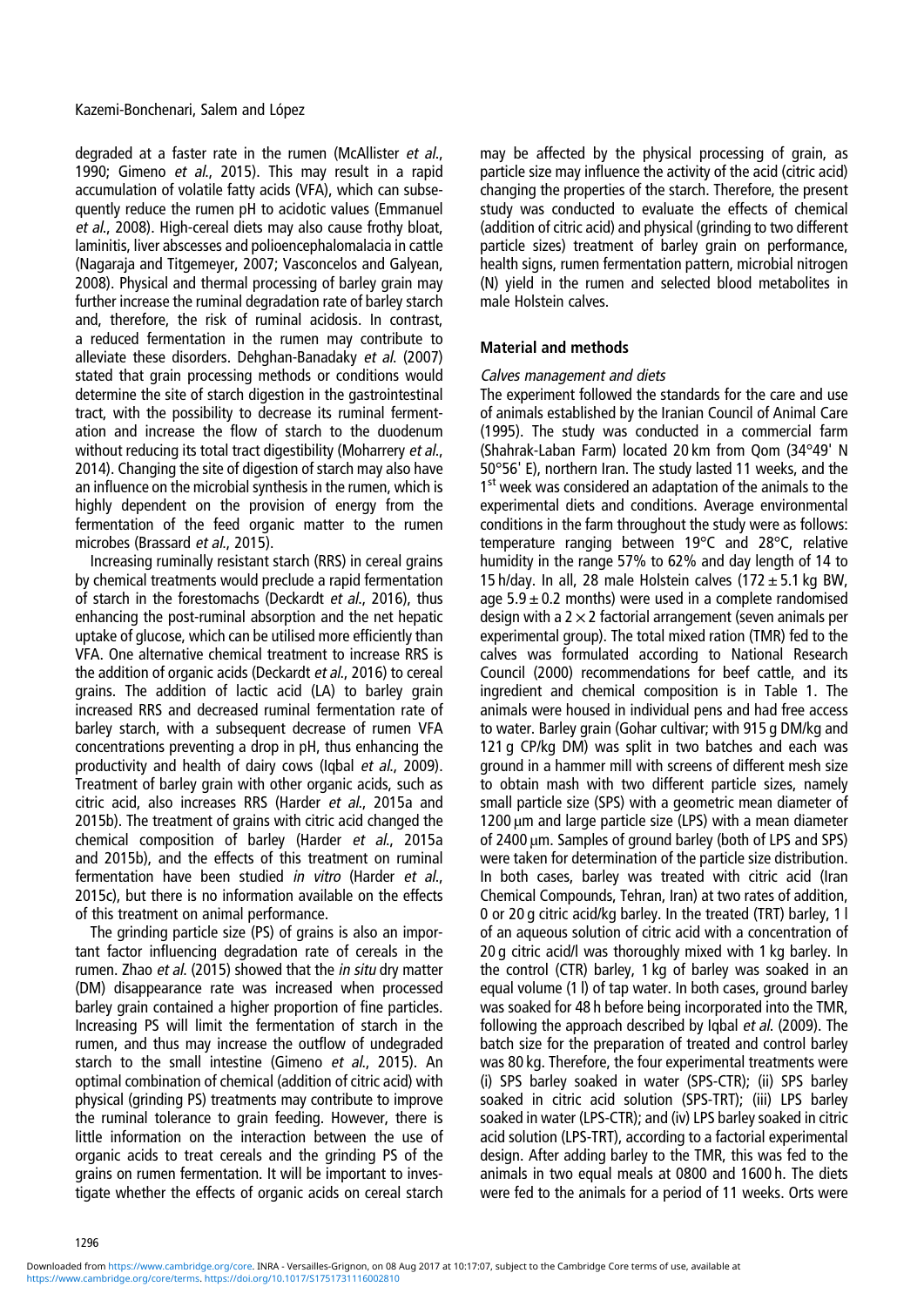<span id="page-2-0"></span>

|  |  | Table 1 Ingredients and chemical composition of the total mixed |  |  |
|--|--|-----------------------------------------------------------------|--|--|
|  |  | rations (g/kg dry matter; unless otherwise stated)              |  |  |

|                                      |            | Barley treatment |
|--------------------------------------|------------|------------------|
| <b>Items</b>                         | <b>CTR</b> | <b>TRT</b>       |
| Alfalfa hay (chopped)                | 250        | 250              |
| Corn silage                          | 100        | 100              |
| Barley grain (ground and soaked)     | 350        | 350              |
| Corn grain (ground)                  | 200        | 200              |
| Soyabean meal                        | 50         | 50               |
| Fat                                  | 15         | 15               |
| Calcium carbonate                    | 2          | 2                |
| Dicalcium phosphate                  | 5          | 5                |
| Sodium bicarbonate                   | 10         | 10               |
| Salt                                 | 5          | 5                |
| Mineral-vitamin premix <sup>1</sup>  | 13         | 13               |
| Chemical composition                 |            |                  |
| Analysed composition                 |            |                  |
| Dry matter (g/kg fresh matter)       | 780        | 780              |
| Ash                                  | 77         | 77               |
| <b>CP</b>                            | 142        | 142              |
| Ether extract                        | 32.1       | 31.9             |
| <b>NDF</b>                           | 338        | 338              |
| Calculated composition               |            |                  |
| Non-fibre carbohydrates              | 411        | 410              |
| Metabolisable energy (MJ/kg)         | 9.54       | 9.54             |
| Net energy for growth (MJ/kg)        | 4.56       | 4.56             |
| Ruminal degradable protein (g/kg CP) | 644        | 644              |
| Ca                                   | 6.2        | 6.2              |
| P                                    | 4.4        | 4.4              |

 $CTR = control$  (barley grain steeped in tap water); TRT = barley grain steeped in citric acid.

1 Composition: 1.8% Mn, 1.8% Zn, 0.85% Fe, 0.40% Cu, 0.03% I, 0.03% Co, 0.01% Se. 2 200 000 IU/kg of vitamin A, 860 000 IU/kg of vitamin D, 8000 IU/kg of vitamin E.

collected and weights recorded once daily at 0730 h and the amount of feed offered to each animal was adjusted daily to attain refusals of 10% intake. Dry matter intake was calculated from the amounts and DM contents of feed offered and orts.

#### Measurements, sample collection and analysis

Body weights were recorded on the 1<sup>st</sup> day of the experiment and at 7 days intervals thereafter until the end of experiment. Animals were weighed before the morning meal to minimise the effect of digestive contents on BW.

Samples of each TMR were collected daily and the DM was determined by drying at 60°C for 48 h (Association of Official Analytical Chemists (AOAC), [1995\)](#page-6-0). Composite samples of each TMR were ground in a Wiley mill through a 1-mm screen, and analysed to determine total N, ether extract and ash contents (AOAC, [1995\)](#page-6-0). The methods of Van Soest et al. [\(1991](#page-7-0)) were used for the determination of NDF, which was assayed with a heat stable amylase and expressed inclusive of residual ash (NDF). On the last 5 days of the experiment two faecal grab samples were collected daily from each animal at 0600 and 1800 h (10 samples for each calf). Faecal samples were dried in a forced draft oven (60°C; 72 h)

and then ground in a Wiley mill through a 1-mm screen. Aliquots of all faecal samples collected for each calf were mixed to obtain one composite sample for each animal. These composite faecal samples were analysed to determine total N, ash and NDF. Apparent total tract digestibility of nutrients was measured by using acid insoluble ash as an internal marker (Van Keulen and Young, [1977](#page-7-0)). In this method, the acid insoluble ash concentration was determined in feed and faeces by treating the ash with a 2 N-HCl solution.

To determine the amount of undigested grain particles in faeces, 1 kg of fresh faeces per calf was collected every 4 weeks, and then washed in a bin with water removing non-particulate matter and fibre particles. The remaining material was filtered through a sieve (800-µm opening size) and the fraction retained in the sieve was dried in an oven at 60°C for 48 h. The fraction (as proportion of the DM in 1 kg of faeces) was regarded as the undigested grain particles (Fatehi et al., [2013](#page-6-0)).

The health status of the animals was assessed by monitoring respiration rate, rectal temperature and faecal score on days 25, 50 and 75 of the experiment. For faecal scoring the scale explained by Heinrichs et al. [\(2003](#page-6-0)) was used where a score  $= 1$  represents normal faeces and a score  $=$  5 was for watery, mucous and bloody faeces.

Rumen fluid samples were collected using a stomach tube at 3 to 4h after the morning feeding on days 30 and 60 of experiment. The first 30 ml was discarded because of possible saliva contamination and ruminal pH was measured immediately (HI 8314 membrane pH metre; Hanna Instruments, Villafranca, Italy). The rumen samples were squeezed through four layers of cheesecloth. Two samples of rumen fluid (8 ml each) were mixed with 0.2 ml sulphuric acid 50% and stored at −20°C. Just before analysis, samples were thawed, centrifuged at 10 000  $\times$  g (4°C, 20 min). Ammonia nitrogen (NH<sub>3</sub>-N) concentration was determined in one of the samples using a Kjeltech Auto 1030 Analyser, Valley City, OH (FOSS, Hillerød, Denmark) (Crooke and Simpson, [1971\)](#page-6-0). The other sample was used for the analysis of VFA using a gas chromatograph (Varian 3700, Varian Specialties Ltd, Brockville, ON, Canada) equipped with a 15 m (0.53 mm i.d.) fused silica column (DBFFAP column; J&W Scientific, Folsom, CA, USA).

Blood was sampled from the jugular vein of each animal at 3 to 4 h after the morning feeding twice throughout the study (on days 31 and 61). Blood samples were heparinised and stored at 2°C; then centrifuged at 3000  $\times$  g (4°C, 15 min) and the plasma stored at −20°C. Plasma was analysed to determine the concentrations of glucose,  $\beta$ -hydroxybutyrate, non-esterified fatty acids, urea N, total protein and insulin using Pars Azmoon kits and associated procedures (Pars Azmoon Co., Tehran, Iran).

The spot urine sampling technique was used for the estimation of daily urine output from creatinine concentration as explained in detail by Valadares et al. [\(1999\)](#page-7-0). On days 33 and 66 of the experiment spot urine samples were collected from each animal during the morning (between 0900 and 1100 h) and during the afternoon (between 1500 and 1700 h). Samples were collected when calves urinated spontaneously (~50 ml). An aliquot of 10 ml of each sample was diluted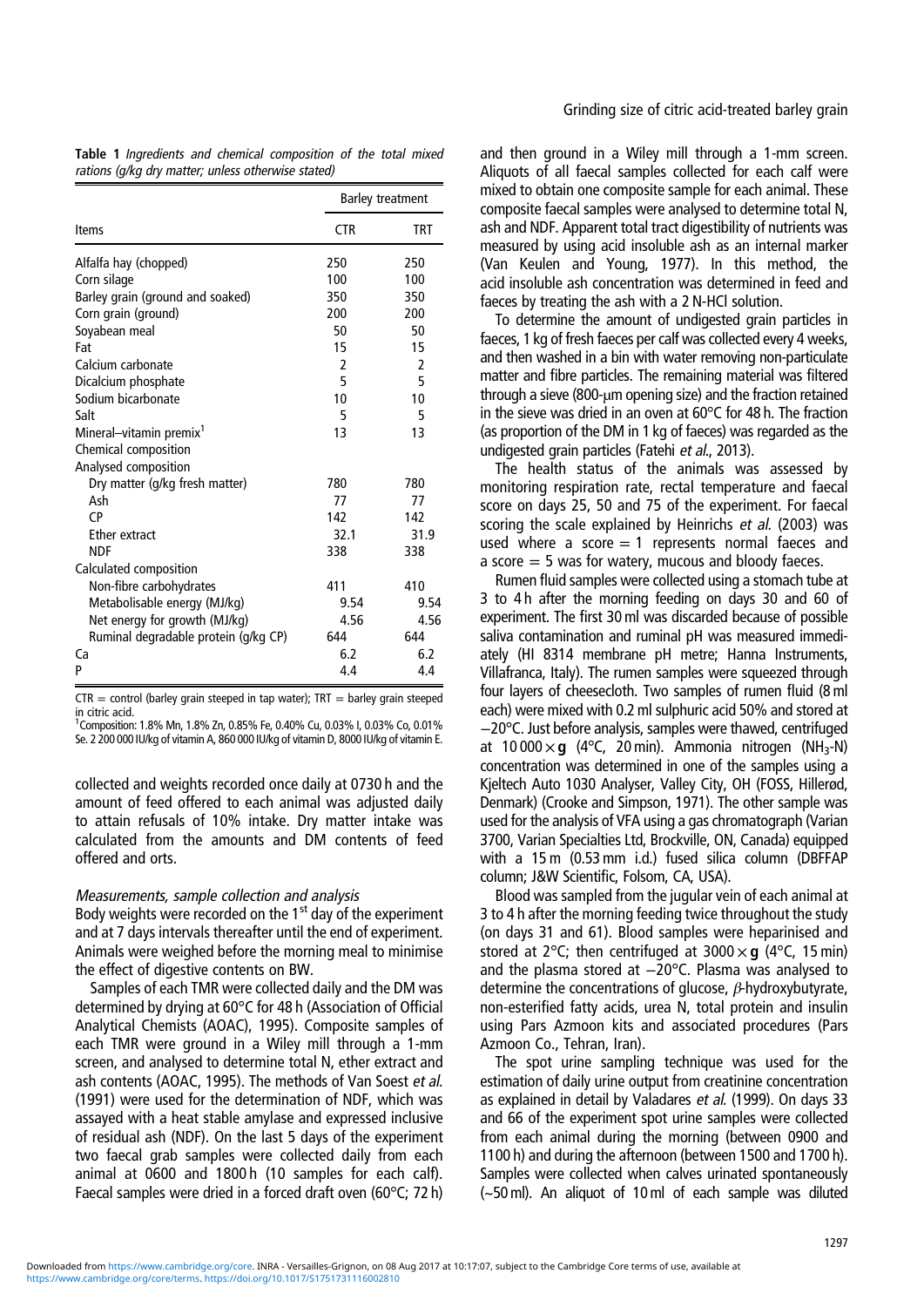Kazemi-Bonchenari, Salem and López

immediately with 90 ml of 0.036 N sulphuric acid and stored at −20°C for analysis. Later, urine samples were thawed at room temperature and analysed to determine the concentrations of urea N (using the automated colorimetric assay described by Broderick and Clayton, [1997](#page-6-0)), creatinine (Kit No. 555-A; Sigma Chemical Co., St. Louis, MO, USA), uric acid (Kit No. 685-50; Sigma Chemical Co.) and allantoin (using the HPLC method described by Chen and Gomes, [1992\)](#page-6-0). Total excretion of allantoin and uric acid was calculated from estimated daily urine output and determined metabolite concentrations.

#### Statistical analysis

The experiment was conducted using a complete randomised design with seven replicates (calves) per experimental group. Data for the variables measured in two or more sampling days (BW, intake, health signs, rumen, blood and urine determinations) were analysed using a split plot in a complete randomised design. The statistical model used was  $Y_{iikl} = \mu + P_i + C_i +$  $PC_{ij}+A_{k(ij)}+S_l+\varepsilon_{ijkl}$  where  $Y_{ijkl}$  is each observation for the dependent variable,  $\mu$  the overall mean,  $P_i$  the effect of barley particle size ( $i = 2$ , SPS v. LPS),  $C_i$  the effect of citric acid addition to barley ( $j = 2$ , CTR v. TRT), PC<sub>ij</sub> the interaction effect between barley particle size and citric acid addition,  $A_{k(ij)}$  the random effect of animal (calf) within each group,  $S_l$  the effect of the sampling day and  $\varepsilon_{ijkl}$  the residual error. Animal was the experimental unit for the main plot, and thus the random effect of calf within group was considered as the error term to assess the significance of the main factors (fixed effects of barley

particle size and citric acid addition, and their interaction). The sampling day effect was included in the model as repeated measurements within each experimental unit, using an autoregressive type 1 covariance structure. The Bayesian information criterion was used to select covariance structure of the model for each variable. Sampling day effect was excluded from the above model for the statistical analysis of performance traits over the whole experimental period (initial or final weight, average daily gain, feed to gain ratio) or digestibility data. Thus, in these cases the model was  $Y_{ijk} = \mu + P_i + C_j + PC_{ij} + \varepsilon_{ijk}$ where the model terms were as described above. Statistical significance was declared at  $P < 0.05$ , and differences were considered to indicate a trend at  $0.05 < P < 0.10$ . The ANOVAs were performed using the PROC MIXED of SAS.

## Results

As expected, BW and feed intake increased progressively  $(P<0.05)$  over the course of the experiment. For all the other variables (rumen, blood and urine determinations), the effect of sample day was never significant ( $P < 0.05$ ), and only the effects of the main factors (grain PS and CA treatment) will be reported.

## Intake, performance, apparent digestibility and health Feed intake, apparent digestibility and the monitored health signs are presented in Table 2. Calves fed the SPS showed a lower intake ( $P = 0.02$ ) than those fed the LPS diet. Daily

Table 2 Effects of particle size reduction and citric acid treatment of barley grain on performance, digestibility and health of Holstein calves  $(n = 7$  per treatment)

|                                        |                   | <b>Treatments</b>  |             |                   |            |        |         |                |  |
|----------------------------------------|-------------------|--------------------|-------------|-------------------|------------|--------|---------|----------------|--|
|                                        |                   | <b>SPS</b>         |             | LPS.              |            |        | P-value |                |  |
|                                        | <b>CTR</b>        | <b>TRT</b>         | <b>CTR</b>  | TRT               | <b>SEM</b> | PS     | CA      | $PS \times CA$ |  |
| Growth performance                     |                   |                    |             |                   |            |        |         |                |  |
| Initial BW (kg)                        | 170               | 175                | 172         | 171               | 1.89       | 0.65   | 0.72    | 0.83           |  |
| Final BW (kg)                          | 229               | 246                | 243         | 249               | 3.22       | 0.29   | 0.03    | 0.57           |  |
| DM intake (kg/day)                     | 6.60              | 6.91               | 7.05        | 7.14              | 0.19       | 0.02   | 0.18    | 0.49           |  |
| Daily weight gain (kg/day)             | $0.87^{b}$        | 1.00 <sup>ab</sup> | $1.01^{ab}$ | 1.11 <sup>a</sup> | 0.04       | 0.01   | < 0.01  | 0.73           |  |
| Feed to gain ratio (kg/kg)             | 7.65              | 6.88               | 7.06        | 6.51              | 0.37       | 0.09   | 0.03    | 0.71           |  |
| Digestibility (g digested/kg ingested) |                   |                    |             |                   |            |        |         |                |  |
| DM                                     | 664               | 682                | 678         | 690               | 6.61       | 0.25   | 0.12    | 0.75           |  |
| Organic matter                         | 680               | 693                | 689         | 701               | 6.34       | 0.23   | 0.09    | 0.95           |  |
| <b>CP</b>                              | 708               | 700                | 712         | 719               | 8.37       | 0.17   | 0.82    | 0.35           |  |
| <b>NDF</b>                             | 481               | 492                | 482         | 496               | 6.03       | 0.64   | 0.05    | 0.76           |  |
| UGF <sup>1</sup>                       | 32.6 <sup>a</sup> | 29.0 <sup>ab</sup> | $25.2^{ab}$ | $19.3^{b}$        | 1.15       | < 0.01 | < 0.01  | 0.46           |  |
| Health signs                           |                   |                    |             |                   |            |        |         |                |  |
| Respiration rate (per min)             | 54.6              | 55.2               | 53.7        | 53.9              | 1.12       | 0.54   | 0.65    | 0.66           |  |
| Rectal temperature (°C)                | 38.6              | 38.7               | 38.7        | 38.8              | 0.52       | 0.67   | 0.78    | 0.82           |  |
| Faecal scoring <sup>2</sup>            | 3.08 <sup>a</sup> | 2.98 <sup>ab</sup> | $2.86^{ab}$ | 2.58 <sup>b</sup> | 0.12       | < 0.01 | 0.03    | 0.30           |  |

 $SPS-CTR = small$  particle size barley grain steeped in water;  $SPS-TR = small$  particle size barley grain steeped in citric acid; LPS-CTR = large particle size barley grain steeped in water; LPS-TRT = large particle size barley grain steeped in citric acid; PS = grain particle size; CA = citric acid addition; PS  $\times$  CA = interaction; DM = dry<br>matter: UGF = undigested grain particles in faec

a,bMeans within a row with different superscript letters are different ( $P < 0.05$ ).

<sup>1</sup> Presence of UGF (g/kg DM of faeces).

<sup>2</sup> Faecal scoring: 1 = normal; 2 = soft to loose; 3 = loose to watery; 4 = watery, mucous and slightly bloody; and 5 = watery, mucous and bloody.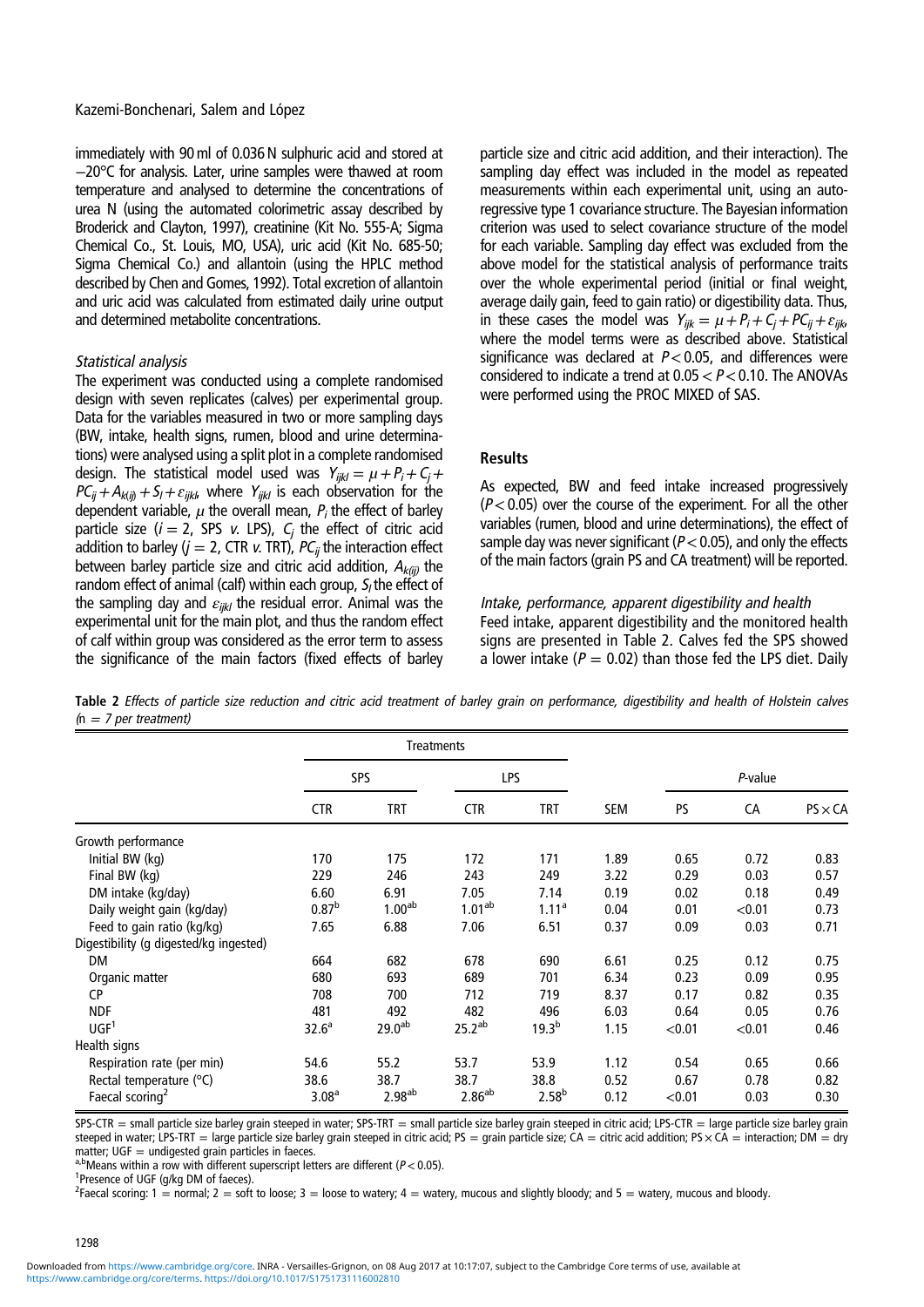Table 3 Effects of particle size reduction and citric acid treatment of barley grain on rumen fermentation pattern and microbial nitrogen flow in Holstein calves ( $n = 7$  per treatment)

|                                            | <b>Treatments</b> |                   |                    |                   |            |           |        |                |
|--------------------------------------------|-------------------|-------------------|--------------------|-------------------|------------|-----------|--------|----------------|
|                                            | <b>SPS</b>        |                   | <b>LPS</b>         |                   |            | P-value   |        |                |
|                                            | <b>CTR</b>        | <b>TRT</b>        | <b>CTR</b>         | TRT               | <b>SEM</b> | <b>PS</b> | CA     | $PS \times CA$ |
| Rumen fermentation pattern                 |                   |                   |                    |                   |            |           |        |                |
| Ruminal pH                                 | 5.81 <sup>b</sup> | 6.01 <sup>a</sup> | 5.96 <sup>ab</sup> | 6.11 <sup>a</sup> | 0.07       | 0.08      | 0.02   | 0.72           |
| VFA concentration (mmol/l)                 | 106.5             | 106.2             | 103.8              | 102.9             | 5.13       | 0.11      | 0.79   | 0.95           |
| Acetate (mmol/mol)                         | 552               | 573               | 572                | 586               | 13.2       | 0.18      | 0.04   | 0.67           |
| Propionate (mmol/mol)                      | 270 <sup>a</sup>  | $250^{ab}$        | 247 <sup>b</sup>   | 243 <sup>b</sup>  | 10.8       | 0.03      | 0.09   | 0.12           |
| Butyrate (mmol/mol)                        | 150               | 149               | 150                | 142               | 6.1        | 0.33      | 0.13   | 0.26           |
| Valerate (mmol/mol)                        | 15.2              | 15.0              | 16.2               | 14.0              | 0.4        | 0.85      | 0.02   | 0.12           |
| Isovalerate (mmol/mol)                     | 12.5              | 13.8              | 14.3               | 14.1              | 0.6        | 0.17      | 0.47   | 0.24           |
| Acetate to propionate ratio                | 2.09              | 2.32              | 2.34               | 2.44              | 0.09       | 0.08      | 0.15   | 0.55           |
| $NH3-N$ (mg/dl)                            | 8.14              | 9.96              | 8.64               | 10.35             | 0.35       | 0.21      | < 0.01 | 0.87           |
| Urinary excretion                          |                   |                   |                    |                   |            |           |        |                |
| Creatinine (mg/dl)                         | 55.0              | 53.5              | 53.7               | 56.0              | 3.66       | 0.89      | 0.92   | 0.65           |
| Allantoin daily output (mmol/day)          | 78.5              | 73.9              | 84.4               | 74.8              | 3.56       | 0.35      | 0.09   | 0.49           |
| Purine derivatives daily output (mmol/day) | 86.4              | 82.9              | 93.6               | 82.8              | 3.81       | 0.36      | 0.07   | 0.35           |

 $SPS-CTR = small$  particle size barley grain steeped in water;  $SPS-TR = small$  particle size barley grain steeped in citric acid; LPS-CTR = large particle size barley grain steeped in water; LPS-TRT = large particle size barley grain steeped in citric acid; PS = grain particle size; CA = citric acid addition; PS  $\times$  CA = interaction;<br>VFA = volatile fatty acids; NH<sub>3</sub>-N = ammonia nitrogen.

a,bMeans within a row with different superscript letters are different ( $P$  < 0.05).

weight gain was increased with TRT compared with CTR barley ( $P = 0.01$ ) and when grain was ground more coarsely  $(P<0.01)$ . The feed conversion ratio was improved with the TMR containing TRT barley ( $P = 0.03$ ). Steeping barley grain in citric acid improved fibre digestibility ( $P = 0.05$ ). The digestibility of DM and CP were not affected by any treatment. The proportion of undigested grain particles in faeces was affected by both acid treatment  $(P < 0.01)$  and PS  $(P<0.01)$ . Respiration rate and rectal temperature were similar for all the experimental groups; but faecal score values were significantly influenced by both PS ( $P < 0.01$ ) and acid treatment ( $P = 0.03$ ).

## Rumen fermentation pattern and microbial nitrogen yield

The data for rumen fermentation activities and urinary excretion of purine derivatives are presented in Table 3. Ruminal pH was greater with TRT barley ( $P = 0.02$ ). Barley PS ( $P = 0.11$ ) or citric acid treatment ( $P = 0.79$ ) had no significant effects on total VFA concentration in the rumen. However, effects on the molar proportions of individual VFA were observed. When calves were fed the diet with TRT barley, the molar proportion of acetate was increased  $(P = 0.04)$  and that of valerate was slightly decreased  $(P = 0.02)$ . The proportion of propionate in the rumen was increased with SPS grain ( $P = 0.03$ ) and tended to decrease with TRT barley ( $P = 0.09$ ). The NH<sub>3</sub>-N concentration in the rumen was increased when calves were fed the diet with TRT barley ( $P < 0.01$ ). The grain PS had no effect on the urinary excretion of purine derivatives ( $P = 0.36$ ). However, urinary allantoin ( $P = 0.09$ ) and purine derivatives daily outputs

 $(P = 0.07)$  tended to be lower for diets containing the TRT barley.

## Blood metabolites

The blood glucose concentration was influenced by both PS  $(P = 0.04)$  and citric acid treatment  $(P < 0.01)$  of barley grain [\(Table 4](#page-5-0)). The blood urea N was increased in calves-fed LPS  $(P = 0.02)$  or TRT barley grain  $(P < 0.01)$ . Blood concentrations of non-esterified fatty acids,  $\beta$ -hydroxybutyrate and total protein were not affected by particle size or acid treatment. The plasma insulin concentration was increased in calves fed the diet with TRT barley ( $P = 0.01$ ).

#### **Discussion**

#### Grain particle size

Grinding barley grain to a smaller particle size decreased feed intake of both CTR and TRT diets. The higher feed intake with LPS barley resulted in increased average daily weight gain, and tended to improve feed efficiency, although the effect of barley PS on feed to gain ratio did not reach statistical significance. With the SPS barley, propionate concentration in the rumen was increased, whereas ruminal pH and acetate to propionate ratio tended to decrease. Propionate produced by microbial fermentation in the rumen may be an important factor controlling feed intake in ruminants fed high-grain diets (Allen et al., [2009](#page-6-0)). According to the hepatic oxidation theory, propionate entering into the liver induces metabolic processes associated with satiety signals to which the animals respond reducing feed intake (Allen et al., [2009](#page-6-0)). A smaller particle size may favour the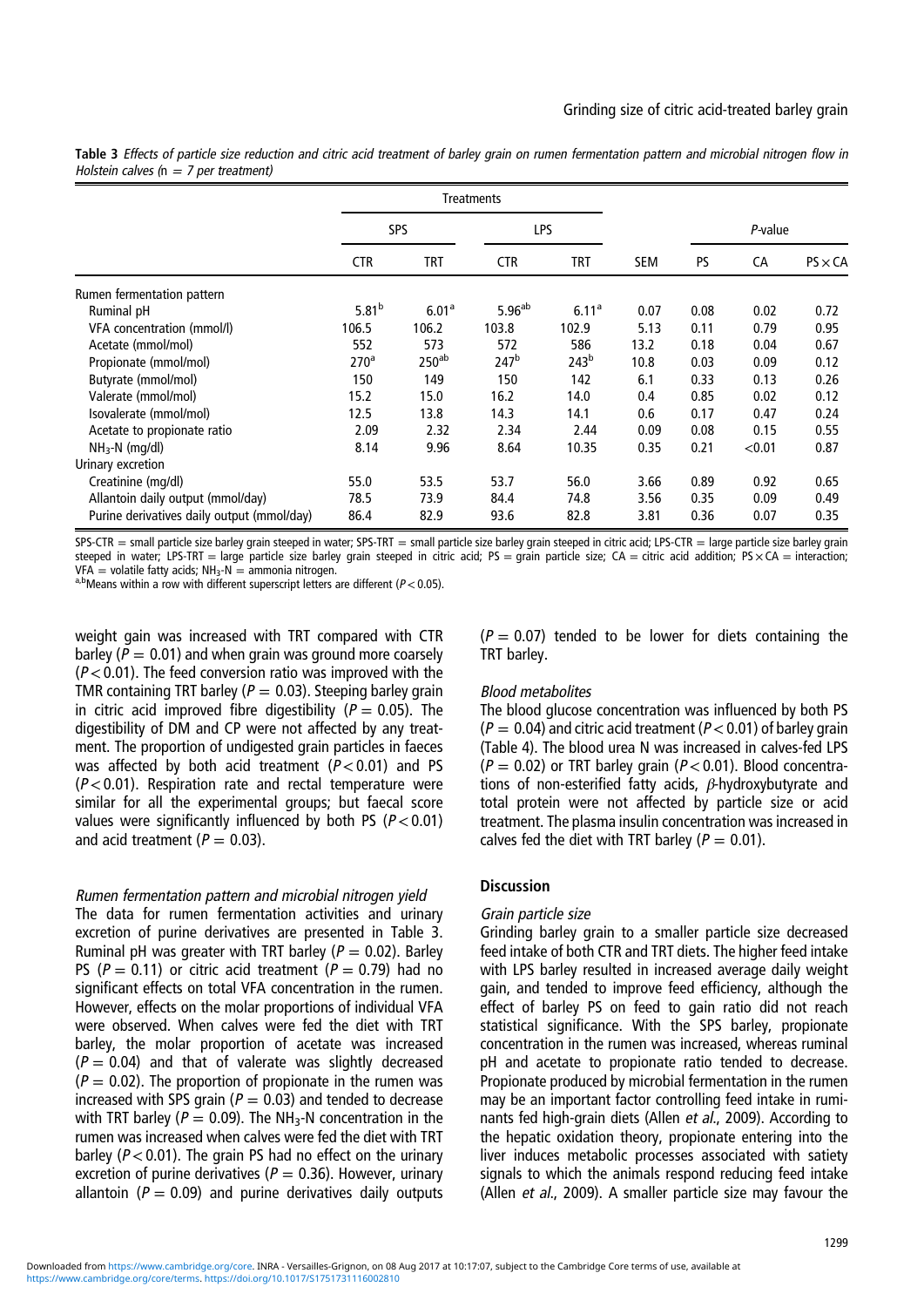|                                 |            |                   | <b>Treatments</b> |                   |            |         |        |                |
|---------------------------------|------------|-------------------|-------------------|-------------------|------------|---------|--------|----------------|
|                                 |            | <b>SPS</b>        | LPS               |                   |            | P-value |        |                |
|                                 | <b>CTR</b> | TRT               | <b>CTR</b>        | TRT               | <b>SEM</b> | PS      | CA     | $PS \times CA$ |
| Glucose (mg/dl)                 | $56.5^{b}$ | 66.8 <sup>a</sup> | 59.6 <sup>b</sup> | 67.9 <sup>a</sup> | 0.88       | 0.03    | < 0.01 | 0.27           |
| $\beta$ -Hydroxybutyrate (mM)   | 0.64       | 0.64              | 0.60              | 0.62              | 0.04       | 0.11    | 0.70   | 0.61           |
| Non-esterified fatty acids (mM) | 0.72       | 0.74              | 0.75              | 0.73              | 0.02       | 0.59    | 0.68   | 0.21           |
| Urea nitrogen (mg/dl)           | $12.9^{b}$ | $14.5^{ab}$       | $14.1^{ab}$       | $15.3^{\circ}$    | 0.45       | 0.03    | 0.01   | 0.63           |
| True protein (g/dl)             | 7.48       | 7.45              | 7.70              | 7.48              | 0.22       | 0.27    | 0.25   | 0.38           |
| Insulin (uIU/ml)                | 23.8       | 25.1              | 23.8              | 26.2              | 0.67       | 0.33    | 0.01   | 0.36           |

<span id="page-5-0"></span>Table 4 Effects of particle size reduction and citric acid treatment of barley grain on blood metabolites and insulin in Holstein calves (n = 7 per treatment)

 $SPS-CTR = small$  particle size barley grain steeped in water;  $SPS-TR = small$  particle size barley grain steeped in citric acid; LPS-CTR = large particle size barley grain steeped in water; LPS-TRT = large particle size barley grain steeped in citric acid; PS = grain particle size; CA = citric acid addition; PS  $\times$  CA = interaction. a,b<sub>Means</sub> within a row with different superscript letters are different ( $P < 0.05$ ).

microbial and enzymatic access to starch thus hastening its rate of fermentation in the rumen and causing a faster decline in pH (Owens et al., [1998\)](#page-7-0). In the present study, ruminal pH was above the benchmark for subacute ruminal acidosis (pH  $>$  5.6), but a depression of ruminal pH  $<$  6 is already associated with irregular patterns of feed consumption during the day resulting in decreased feed intake (Krause et al., [2002;](#page-7-0) Gimeno et al., [2015](#page-6-0)). A larger barley grain PS also resulted in increased glucose concentration in blood. Feed digestibility was not affected by barley grain PS, but the proportion of undigested grain particles in faeces was significantly reduced when calves received the ration with barley grain ground to a larger particle size. Although faecal particle size is not a suitable indicator of the size of particles leaving the reticulorumen (Yang et al., [2001\)](#page-7-0), the reduction in grain particle size may reduce the retention time in the rumen, increasing the flow of undigested particles to the lower digestive tract.

#### Citric acid treatment

All the diets used in the present study had the same ingredient composition, and the only source of variation was the physical and chemical treatment of the barley included in the diets at 350 g barley/kg diet. Harder et al. [\(2015b](#page-6-0)) observed some changes in the chemical composition of cereal grains treated with citric acid. However, in the present study there were no differences in chemical composition between diets including control or treated barley ([Table 1](#page-2-0)). Even though citric acid treatment could cause the loss of some nutrients in barley grain (Harder et al., [2015b\)](#page-6-0), this effect would be minor in the whole diet as barley accounts for only 35% of the TMR.

Treating cereals with organic acids may contribute to modulate ruminal tolerance of grain feeding and alleviate the digestive disorders (Iqbal et al., [2009;](#page-6-0) Humer et al., [2015](#page-6-0)), thus improving ruminant performance and health. The increased weight gain with a similar feed intake observed in calves fed the TRT diet compared with the CTR diet resulted in a better feed efficiency. This could be probably related to a slightly improved fibre digestibility, which can be in part associated with the increased ruminal pH. Fibrolytic bacteria would be affected negatively at low ruminal pH and may be replaced by amylolytic bacteria (Tajima et al., [2001\)](#page-7-0). The addition of citric acid to barley grain would contribute to maintain a higher and more stable pH in the rumen. It has been shown that treating barley grain with LA or tannic acid caused changes in the ruminal microbiota improving fibre digestibility (Deckardt et al., [2016](#page-6-0)). Harder et al. ([2015c\)](#page-6-0) reported an increase in the abundance of Prevotella bacteria and enhanced fibre degradation in vitro when barley was treated with citric acid.

In the present study, steeping barley grain in citric acid did not influence total VFA concentration in rumen, but changed the molar proportion of individual acids, increasing acetate and tending to decrease propionate and valerate. Newbold et al. [\(2005](#page-7-0)) observed that the addition of citrate to a diet with 75% forage and 25% concentrate increased acetate production but did not affect propionate or methane production. Different processing methods of grains can affect starch digestion in the rumen with effects on VFA production as well as on individual VFA profile (Dehghan-Banadaky et al., [2007](#page-6-0)). Therefore, the decrease in propionate and valerate concentrations might indicate a change in the extent of starch degradation in the rumen (Huntington et al., [2006](#page-6-0)). Other authors have reported that treating barley grain with LA increased RSS (Harder et al., [2015a](#page-6-0) and 201[5b](#page-6-0); Deckardt et al., [2016](#page-6-0)). As less starch is digested in the rumen, a greater amount of starch can be digested in the small intestine (Reynolds, [2006](#page-7-0)), increasing glucose absorption and consequently improving energy efficiency and production response (Huntington et al., [2006;](#page-6-0) Deckardt et al., [2016](#page-6-0)). Treating barley grain with citric acid could increase energy utilisation, thus increasing weight gain. Glucose is considered as one important indicator of the animal energy balance (Huntington et al., [2006\)](#page-6-0). The higher glucose and insulin concentrations in the blood of calves-fed diets with TRT barley would support a greater intestinal absorption of glucose, and an increased secretion of insulin in response to the rise in glucose concentration to improve the uptake of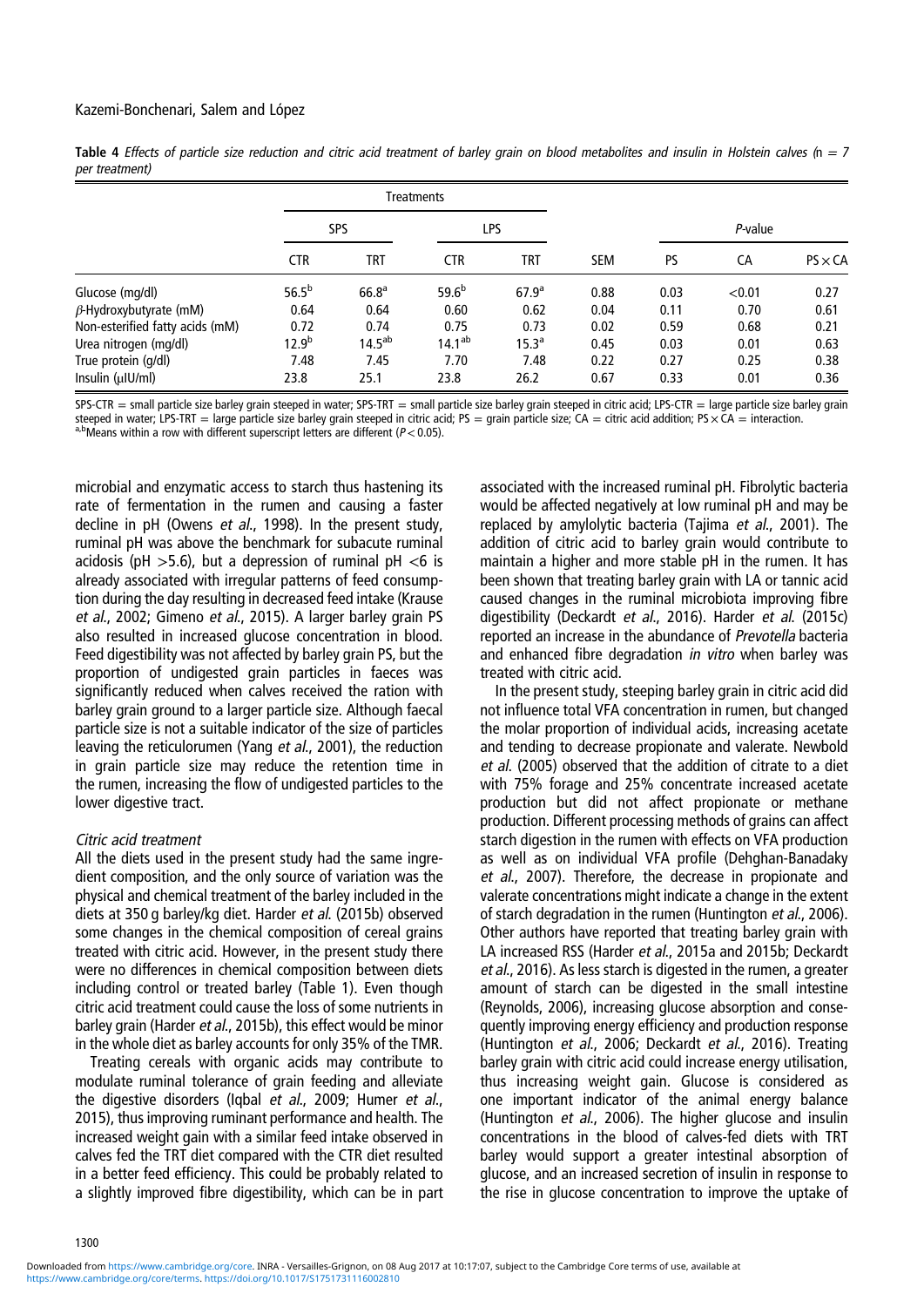<span id="page-6-0"></span>glucose by tissues. Treating cereals with other organic acids (LA) also decreased starch degradation in the rumen, shifting the digestion of starch to the intestine in dairy cows (Iqbal et al., 2009).

Ruminal  $NH<sub>3</sub>$ -N concentration was increased with CA-treated barley grain. The effect was accompanied by a tendency for a decreased flow of microbial N to the duodenum, estimated from the urinary excretion of purine derivatives. It is plausible that by limiting the starch fermentation in the rumen (in response to the citric acid addition) the fermentable energy available for microbial synthesis will be reduced, thus decreasing the amount of microbial protein leaving the rumen. The uptake of ammonia derived from protein degradation would be constrained, thus raising the concentration of  $NH<sub>3</sub>-N$  in the rumen of calves-fed CA-treated barley. This ammonia would be absorbed in the rumen reaching the liver where it is converted into urea. Consequently, this would also explain the increased urea N concentration in the blood of calves-fed treated barley grain with citric acid, showing that the acid treatment could decrease efficiency of N utilisation in the rumen. According to Kohn et al. [\(2005](#page-7-0)), blood urea N is an indicator of N efficiency in ruminants. However, Reynolds [\(2006](#page-7-0)) reported that regardless the increase in ammonia production observed when steers are fed a diet to increase the rumen escape of starch; this is not associated with significant changes in the net absorption of amino acids.

## Conclusion

Feeding barley grain treated with 20 g citric acid/kg for 11 weeks increased the digestibility of fibre and improved ruminal pH condition. The treatment with citric acid can probably increase the flow of starch to the small intestine, thus increasing the absorption of glucose. A reduced starch degradation in the rumen may decrease N uptake by rumen microbes and microbial protein synthesis in calves fed CA-treated barley grain. The beneficial effects of treating barley grain with citric acid on digestion result in improved weight gain and feed efficiency in growing calves. Increasing grinding particle size of barley grain (up to 2.4 mm diameter) may also influence ruminal degradation and intestinal digestion of starch, resulting in increased feed intake and growth rate of calves. However, there seems to be no interaction between citric acid treatment and particle size of barley grain.

## Acknowledgements

Financial support from the Department of Research in Arak University (Arak, Iran) is appreciated deeply. Special thanks to Dr A. Fazlali (deputy of research and technology of Arak University) for his assistance with performing the experiment. The work is part of a companion project between Arak University and a commercial animal farm (Shahrak-Laban Farm, Qom). Dr Moallemian for assistance in laboratory

measurements, B. Sajedi MSc in University of Tehran and the animal farm staff are gratefully acknowledged.

#### References

Allen MS, Bradford BJ and Oba M 2009. The hepatic oxidation theory of the control of feed intake and its application to ruminants. Journal of Animal Science 87, 3317–3334.

Association of Official Analytical Chemists (AOAC) International 1995. Official methods of analysis of AOAC International, 16th edition. AOAC, Arlington, VA, USA.

Brassard ME, Chouinard PY, Berthiaume R, Tremblay GF, Gervais R, Martineau R and Cinq-Mars D 2015. Effects of grain source, grain processing, and protein degradability on rumen kinetics and microbial protein synthesis in Boer kids. Journal of Animal Science 93, 5355–5366.

Broderick GA and Clayton MK 1997. A statistical evaluation of animal and nutritional factors influencing concentrations of milk urea nitrogen. Journal of Dairy Science 80, 2964–2971.

Chen XB and Gomes MJ 1992. Estimation of microbial protein supply to sheep and cattle based on urinary excretion of purine derivatives: an overview of technical details. International Feed Research Unit, Occasional Publication, Rowett Research Institute, Aberdeen, UK.

Crooke WM and Simpson WE 1971. Determination of ammonium in Kjeldahl digests of crops by an automated procedure. Journal of the Science of Food and Agriculture 22, 9–10.

Deckardt K, Metzler-Zebeli BU and Zebeli Q 2016. Processing barley grain with lactic acid and tannic acid ameliorates rumen microbial fermentation and degradation of dietary fibre in vitro. Journal of the Science of Food and Agriculture 96, 223–231.

Dehghan-Banadaky M, Corbett R and Oba M 2007. Effects of barley grain processing on productivity of cattle. Animal Feed Science and Technology 137,  $1 - 24$ 

Emmanuel DGV, Dunn SM and Ametaj BN 2008. Feeding high proportions of barley grain stimulates an inflammatory response in dairy cows. Journal of Dairy Science 91, 606–614.

Fatehi F, Dehghan-Banadaky M, Rezayazdi K, Moradi-Shahrbabak M and Anele UY 2013. Performance, carcass quality and blood metabolites of Holstein bulls on feedlot feeding of different proportions of barley grain to maize grain. Journal of Animal and Feed Sciences 22, 35–43.

Gimeno A, Al Alami A, Abecia L, de Vega A, Fondevila M and Castrillo C 2015. Effect of type (barley vs. maize) and processing (grinding vs. dry rolling) of cereal on ruminal fermentation and microbiota of beef calves during the early fattening period. Animal Feed Science and Technology 199, 113–126.

Harder H, Khol-Parisini A, Metzler-Zebeli BU, Klevenhusen F and Zebeli Q 2015c. Treatment of grain with organic acids at 2 different dietary phosphorus levels modulates ruminal microbial community structure and fermentation patterns in vitro. Journal of Dairy Science 98, 8107–8120.

Harder H, Khol-Parisini A and Zebeli Q 2015a. Treatments with organic acids and pullulanase differently affect resistant starch and fiber composition in flour of various barley genotypes (Hordeum vulgare L.). Starch 67, 512–520.

Harder H, Khol-Parisini A and Zebeli Q 2015b. Modulation of resistant starch and nutrient composition of barley grain using organic acids and thermal cycling treatments. Starch 67, 654–662.

Heinrichs AJ, Jones CM, Van Roekel LR and Fowler MA 2003. Calf Track: a system of dairy calf workforce management, training, and evaluation and health evaluation. Journal of Dairy Science 86 (suppl. 1), 115–123.

Humer E, Khol-Parisini A, Gruber L, Gasteiner J, Abdel-Raheem ShM and Zebeli Q 2015. Long-term reticuloruminal pH dynamics and markers of liver health in early-lactating cows of various parities fed diets differing in grain processing. Journal of Dairy Science 98, 6433–6448.

Huntington GB, Harmon DL and Richards CJ 2006. Sites, rates, and limits of starch digestion and glucose metabolism in growing cattle. Journal of Animal Science 84, E14–E24.

Iqbal S, Zebeli Q, Mazzolari A, Bertoni G., Dunn SM, Yang WZ and Ametaj BN 2009. Feeding barley grain steeped in lactic acid modulates rumen fermentation patterns and increases milk fat content in dairy cows. Journal of Dairy Science 92, 6023–6032.

Iranian Council of Animal Care 1995. Guide to the care and use of experimental animals volume 1, Isfahan University of Technology, Isfahan, Iran.